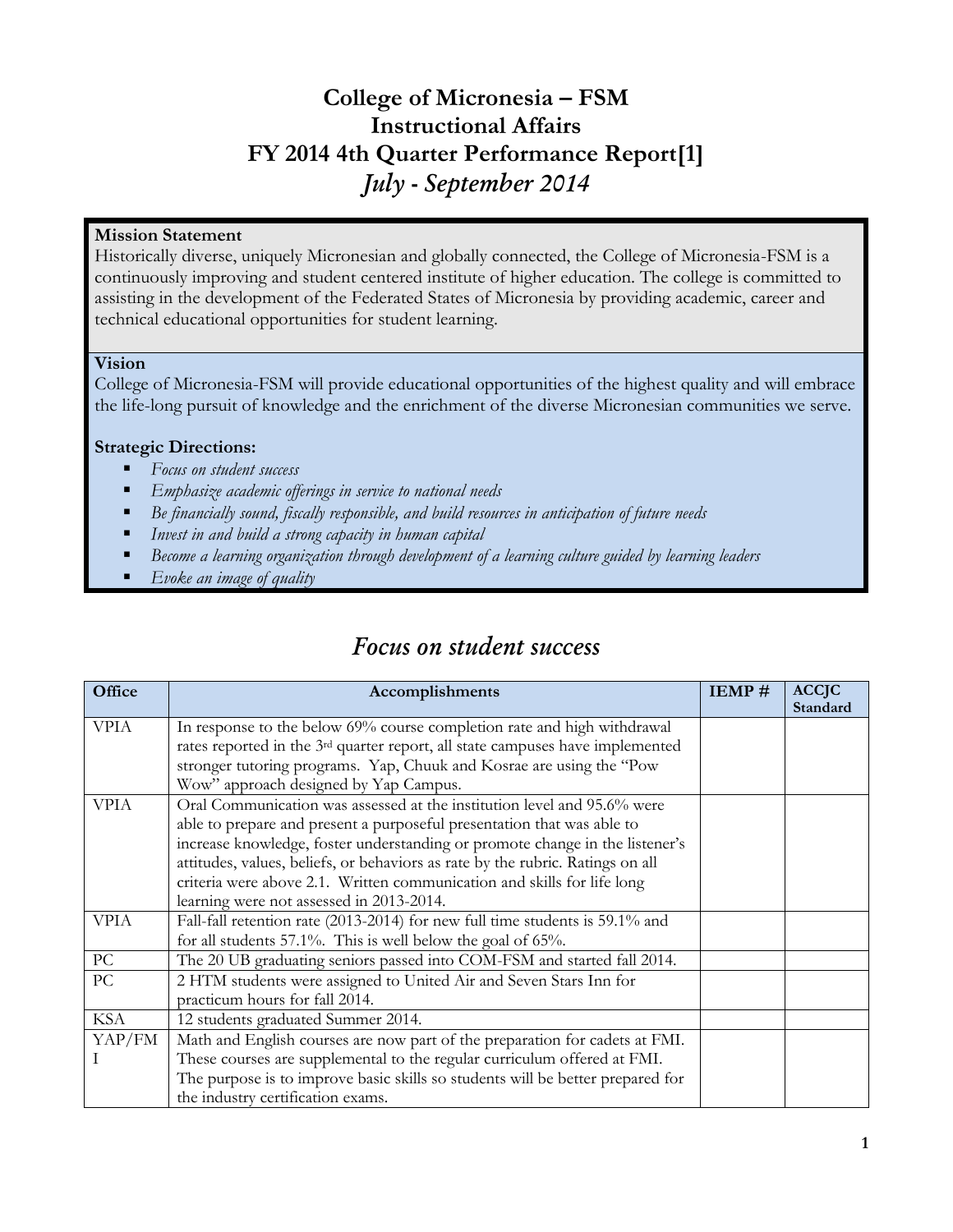| <b>Office</b> | Accomplishments                                                          |  | ACCJC<br>Standard |
|---------------|--------------------------------------------------------------------------|--|-------------------|
| NC/LRC        | The initial phase of KOHA migration has begun for all state campuses and |  |                   |
|               | should be completed by end of fall semester. The purpose of KOHA is to   |  |                   |
|               | create a union catalog of all campus library resources.                  |  |                   |

### **Focus on student success – Measures of success**

### **Student Performance**

- Course completion rates (ABCorP) will be at least 69% fall & spring semester 2013/2014.
- Overall withdrawal rates will be less than 8.3 percent for fall semester 2013 and 9.5 percent for spring semester 2014.
- General Education Assessment Course completion rates for EN 120A & 120B for fall 2013 and spring 2014 will be at least 63% for EN 120A & 64% for EN 120B.
- Institutional Student Learning Outcomes Assessment students will average at least 2.1 on the American Association of Colleges and Universities Value: Valid Assessment of Undergraduate Education components for Oral Communication, Written Communication and Foundation and skills for life-long learning outcomes rubrics for AY 2013/14.

### **Completion and Transfer**

- Certificate and degree completion rates for the FY 2013 cohort of new full time students at 150% will be 14.4%, FY 2014 cohort of new full time students at 150% will be 16.4% and FY 2015 cohort of new full time students at 150% will be 18.4%.
- Performance at transfer institution: To be established in AY 2013/14.

### **Retention and Persistence**

• Fall-spring persistence rate of will be a minimum of 78% for new full time students cohort in fall 2013 who persist to spring 2014, fall-fall retention rates will be a minimum of 65% for new full time students cohort in fall 2013 who return in fall 2014.

### **Job Market**

- Career program completer's employment status (within FSM): Baseline data to be established in AY 2013/14.
- Employer rating: Revised employer survey to be delivered in fall 2013 for establishment of baseline data.
- Internship experiences: Baseline data to be established in AY 2013/14.

### **Satisfaction and Engagement**

CCSSE & CCFSSE: Targets to be set by September 2013 based on CCSSE and CCFSSE administered in spring 2013.

## *Emphasize academic offerings in service to national needs*

| Office      | Accomplishments                                                                | IEMP# | <b>ACCJC</b><br>Standard |
|-------------|--------------------------------------------------------------------------------|-------|--------------------------|
| PC          | 2 HTM students have been placed at United Air and 7 Stars Inn for              |       |                          |
|             | practicum hours required by the program.                                       |       |                          |
| <b>VPIA</b> | Chuuk, Yap and Kosrae are offering 3rd Year Certificate in Teacher             |       |                          |
|             | Preparation courses fall 2014.                                                 |       |                          |
| CC          | 19 students are registered for the Certificate in Pre-Nursing and 17 in the    |       |                          |
|             | Certificate for Basic Public Health                                            |       |                          |
| CC          | 17 Chuuk High School Students are in the Continuing Technical Education        |       |                          |
|             | courses.                                                                       |       |                          |
| <b>VPIA</b> | MOU with Reitaku University was signed for another year. This is the           |       |                          |
|             | second year students from Reitaku Univ. have visited FSM to research and       |       |                          |
|             | implement an environmental improvement project in conjunction with             |       |                          |
|             | students at COM-FSM. The first year result was the change in the way the       |       |                          |
|             | landfill is managed. This year the students prepared lessons to incorporate in |       |                          |
|             | grade 5 of the elementary schools for educating young people on                |       |                          |
|             | environmental issues. The students will return next year.                      |       |                          |
| NC          | Public Health division chair met with the Pohnpei Chief of Public Health.      |       |                          |
|             | The chief requested that clinical aspects of health be included in the COM-    |       |                          |
|             | FSM curriculum. The graduates hired will be given additional training and      |       |                          |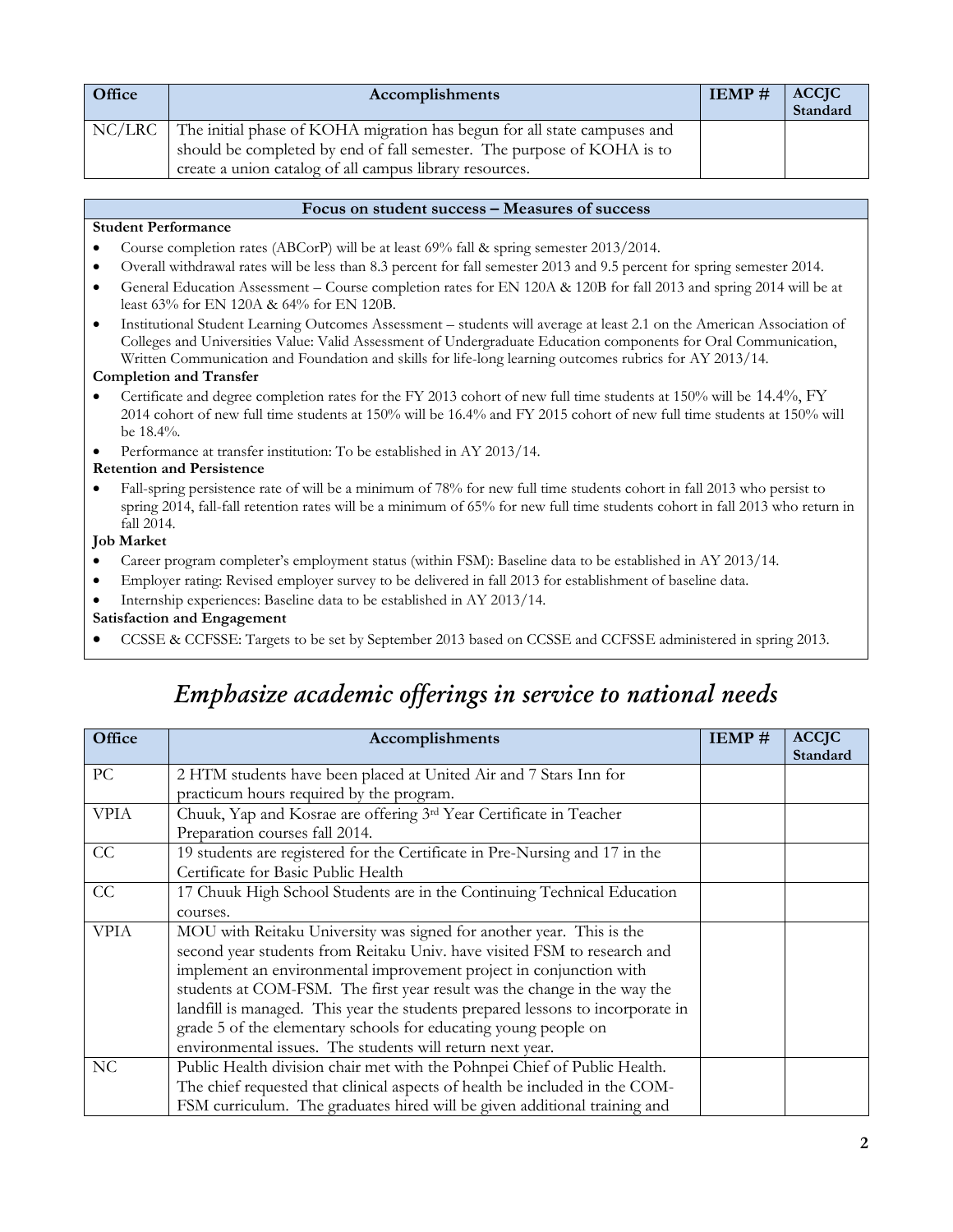| Office | Accomplishments                                                            |  | <b>ACCJC</b><br>Standard |
|--------|----------------------------------------------------------------------------|--|--------------------------|
|        | the Public Health instructors are revising the Public Health program to    |  |                          |
|        | include a component for clinical training.                                 |  |                          |
| NC.    | Articulation agreement with Fiji National University for the Public Health |  |                          |
|        | program has been initiated.                                                |  |                          |

### **Emphasize academic offerings in service to national needs – Measures of Success Articulation and Partnerships**

- Articulation agreements: a) One additional articulation agreement will be added annually and b) transcript analysis in summer 2013 will be used to establish baseline data for student transfer to institutions with articulation agreements.
- Partnership agreements: a) Two partnership agreements will be added over the period of the strategic plan and b) students' participation in partnership programs.

### **Certification examinations**

- Percent of students passing certification examinations based on testing options available in the FSM (Career and Technical Education (CTE) is working to establish the FSM as a testing center for critical CTE certifications).
- Percent of graduates passing FSM Teacher Certification (target to be established fall 2013).

### **Training and Opportunities**

- Percent increase in training opportunities based on baseline data to be established in summer 2013.
- Assessment of impact of training on work performance, based on survey of program participation, meeting training goals within 3 months of conclusion of training. Assessment criteria to be included in training design.

# *Be financially sound, fiscally responsible, and build resources in anticipation of future needs*

| Office  | Accomplishments                                                               | IEMP# | <b>ACCJC</b> |
|---------|-------------------------------------------------------------------------------|-------|--------------|
|         |                                                                               |       | Standard     |
| Yap/FMI | COM-FSM (FMI) signed an MOU with JICA and the Office of the External          |       |              |
|         | Affairs to secure replacement equipment and instruments for FMI.              |       |              |
| CC      | Chuuk Campus continues to partner with Chuuk DOE for career and               |       |              |
|         | technical education. Chuuk campus will receive \$29, 468.40 for this service. |       |              |
| PC      | Pohnpei Campus is the only campus to meet and exceed the fall projected       |       |              |
|         | FTE in credits.                                                               |       |              |
| PC      | Pohnpei Campus T & T began its automotive servicing center. This center       |       |              |
|         | provides students with more hands-on practice in both automotive repair and   |       |              |
|         | small business management. The funds are used to enhance the current          |       |              |
|         | program.                                                                      |       |              |
| PC.     | The Blue Plate Café, which is operated by the HTM students, continues         |       |              |
|         | providing breakfast, lunch and catering services. The students have           |       |              |
|         | requested to set up a By Product Account for this program.                    |       |              |
|         |                                                                               |       |              |

### **Be financially sound, fiscally responsible, and build resources in anticipation of future needs – Measures of success**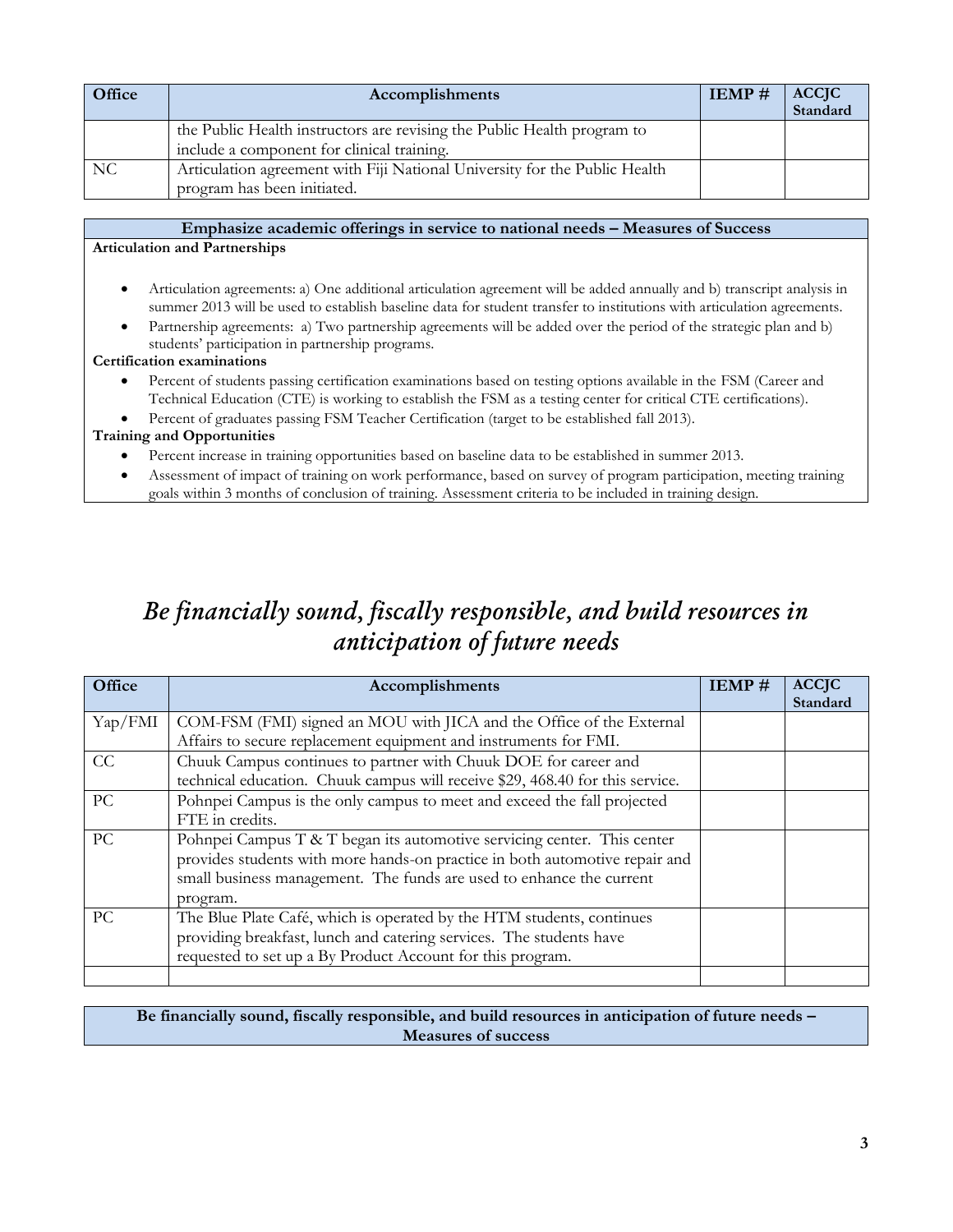### **Endowment and Fund balance**

- Percent decrease in fund balance per year will not exceed five (5) percent.
- Dollar amount and percent change in endowment per year. Target for fundraising is \$50,000 annually. The Friends of the College of Micronesia – FSM foundation is currently being organized and will be setting endowment targets in AY 2013/14.

### **Revenue Sources and Allocations**

**Credentialing**

**Professional Development**

months of completion.

to be established summer 2013.

Diversity of revenue sources: Target to set summer 2013.

### **Office Accomplishments IEMP # ACCJC Standard** NC/LRC Karleen Samuel continues her online bachelor's program at the University of Maine. NC Sylvia Henry is scheduled to complete her thesis for her master's in ESL teaching from the School of International Training in Vermont this Dec. NC The nursing and public health faculty met with the AHEC Acting Program Director and Dean of the College of Health Sciences UOG to discuss ways to improve delivery of the nursing courses. Yap Rhoda Velasquez, math professor, attained her PhD in curriculum and instruction at UH, Manoa. CC Campus Dean and IC translated ACCJC Standard IIIB: Physical Resources Standards into Chuukese for the non-English speaking staff to be able to understand and contribute to the writing of the report. IIIB KSA Michael Williams, Meryulyn Livaie, and Maver Jonathan are continuing their enrollment at COM-FSM. Renton Isaac is working on a bachelor's at Colorado State University-Global Campus. Hiroki Noda was accepted to CSU-Global Campus. PC Twyla Poll, fiscal officer, attended the Association of Pacific Island Public Auditors conference in American Samoa from August 25-29, 2014. Leyolany Anson attended the Grants Fiscal Management training at National Campus sponsored by AHEC from August 26-27, 2014. Joyce Roby attended the ADB sponsored workshop on the National Tourism Framework Inception at Yvonne's Conference Room.

### *Invest in and build a strong capacity in human capital*

# *Become a learning organization through development of a learning culture guided by learning leaders*

**Invest in and build a strong capacity in human capital – Measures of success**

Percent allocation of professional development funds against prioritized capacity development needs based on prioritized

Impact of professional development on work performance based on employee and supervisors survey within three (3)

Tracking of faculty and staff credentials based on aspirational credentialing to be set by September 2013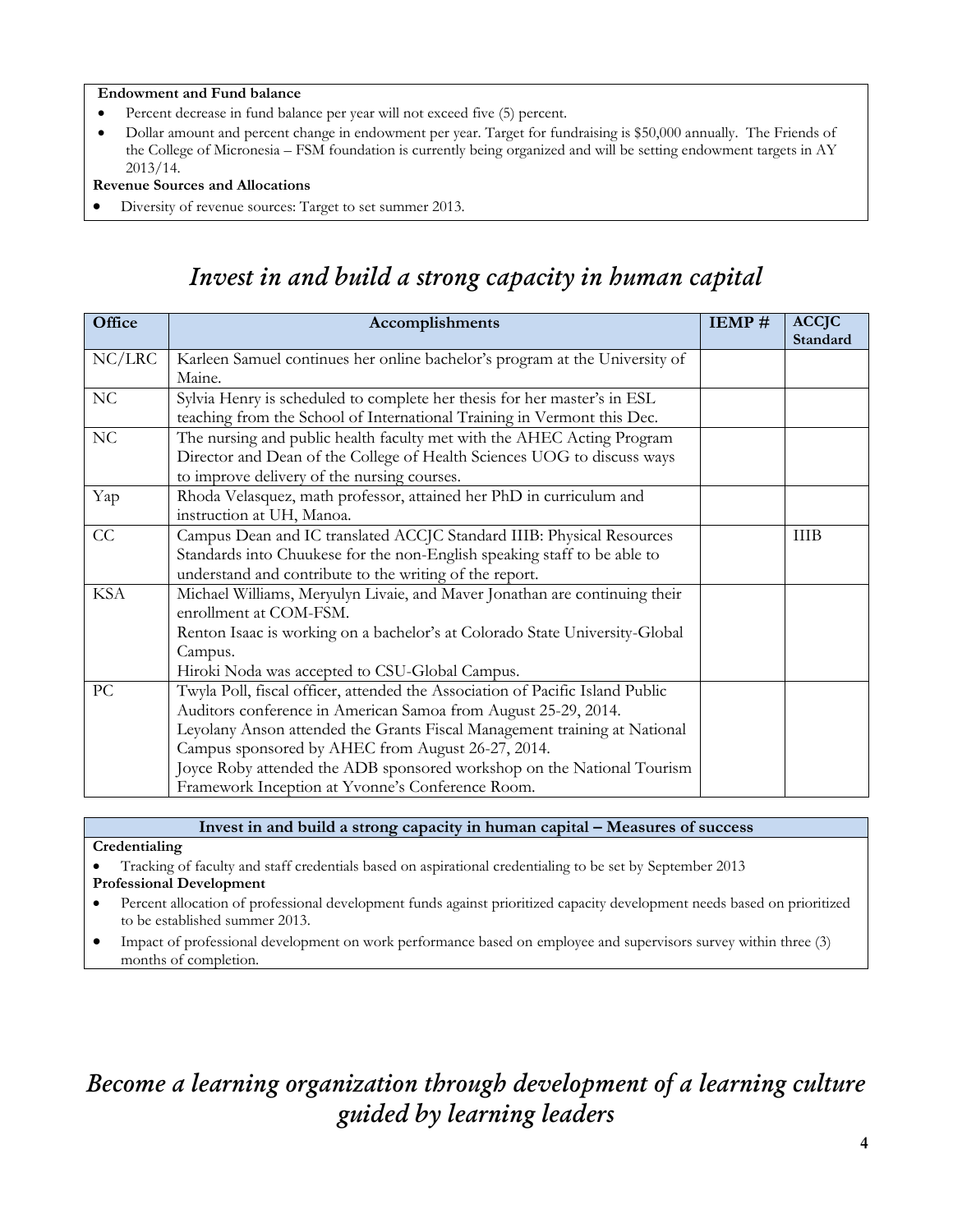| Office      | Accomplishments                                                                                                                                                                                                                                                                                                                                                                                                                           | IEMP# | <b>ACCJC</b><br>Standard |
|-------------|-------------------------------------------------------------------------------------------------------------------------------------------------------------------------------------------------------------------------------------------------------------------------------------------------------------------------------------------------------------------------------------------------------------------------------------------|-------|--------------------------|
| <b>VPIA</b> | All campuses have active SBAs and student participation on committees.                                                                                                                                                                                                                                                                                                                                                                    |       |                          |
| <b>VPIA</b> | All state campuses continue community meetings monthly.                                                                                                                                                                                                                                                                                                                                                                                   |       |                          |
| <b>VPIA</b> | Faculty members continue to chair committees and be active participants.                                                                                                                                                                                                                                                                                                                                                                  |       |                          |
| <b>KSA</b>  | Kosrae Campus has re-organized the administrative structure by converting<br>the IC position to Coordinator-Developmental Education (CDEP) and<br>expanding the Dean's duties. CDEP is a 12-month faculty position and<br>responsible for all developmental programs, assessment and program review<br>with a system wide coordinating role for ACE courses. Campus Dean takes<br>care of vocation education and courses above 100 level. |       |                          |
|             |                                                                                                                                                                                                                                                                                                                                                                                                                                           |       |                          |

#### **Become a learning organization through development of a learning culture guided by learning leaders – Measures of success**

### **Learning Organization**

- Assessment of the college as a learning organization centered on Peter Senge's Five Disciplines: Systems thinking, Personal mastery, Mental models, Building shared vision, and Team learning. Assessment to be based on evidence generated by the governance structure: committee and team minutes, policy assessment, and program reviews, etc.: Baseline data to be established using a learning organization survey in September 2013.
- Examine organizational culture and organizational leaders for evidence of "proactivity, commitment to learning to learn, positive assumptions about human nature, belief that the environment can be managed, commitment to truth through pragmatism and inquiry, positive orientation toward the future, commitment to full and open task-relevant communication, commitment to cultural diversity, commitment to systemic thinking, and believe that cultural analysis is a valid set of lenses for understanding and improving the world" (Schein, 2010).

### **Communications**

 CCSSE and CCFSSE analysis: Targets to be set by September 2013 based on CCSSE and CCFSSE administered in spring 2013.

### **Policies**

- One hundred (100%) percent of policies to be reviewed and updated by 2016.
- Percent of policies assessed as per policy assessment cycle (95%)

# *Evoke an image of quality*

| Office | Accomplishments                                                               | IEMP# | <b>ACCJC</b><br>Standard |
|--------|-------------------------------------------------------------------------------|-------|--------------------------|
| CC     | The FSM Congress has confirmed Mr. Roger Arnold, a COM-FSM Chuuk              |       |                          |
|        | Campus faculty member, as a member of NORMA.                                  |       |                          |
| CC     | Meseiset Newsletter continues to produce monthly issues. Issues are available |       |                          |
|        | at http://www.comfsm.fm/?q=publications.                                      |       |                          |
| CC     | Business professor Roger Arnold participated in a workshop held in South      |       |                          |
|        | Korea Incheon on Sustainable Development through the United Nation            |       |                          |
|        | Office of Sustainable Development representing the entire FSM Nation.         |       |                          |
|        |                                                                               |       |                          |
|        |                                                                               |       |                          |
|        |                                                                               |       |                          |

### **Evoke an image of quality – Measures of success**

#### **Internal**

Recognition of excellence awards annually.

Accreditation reaffirmation

### **External**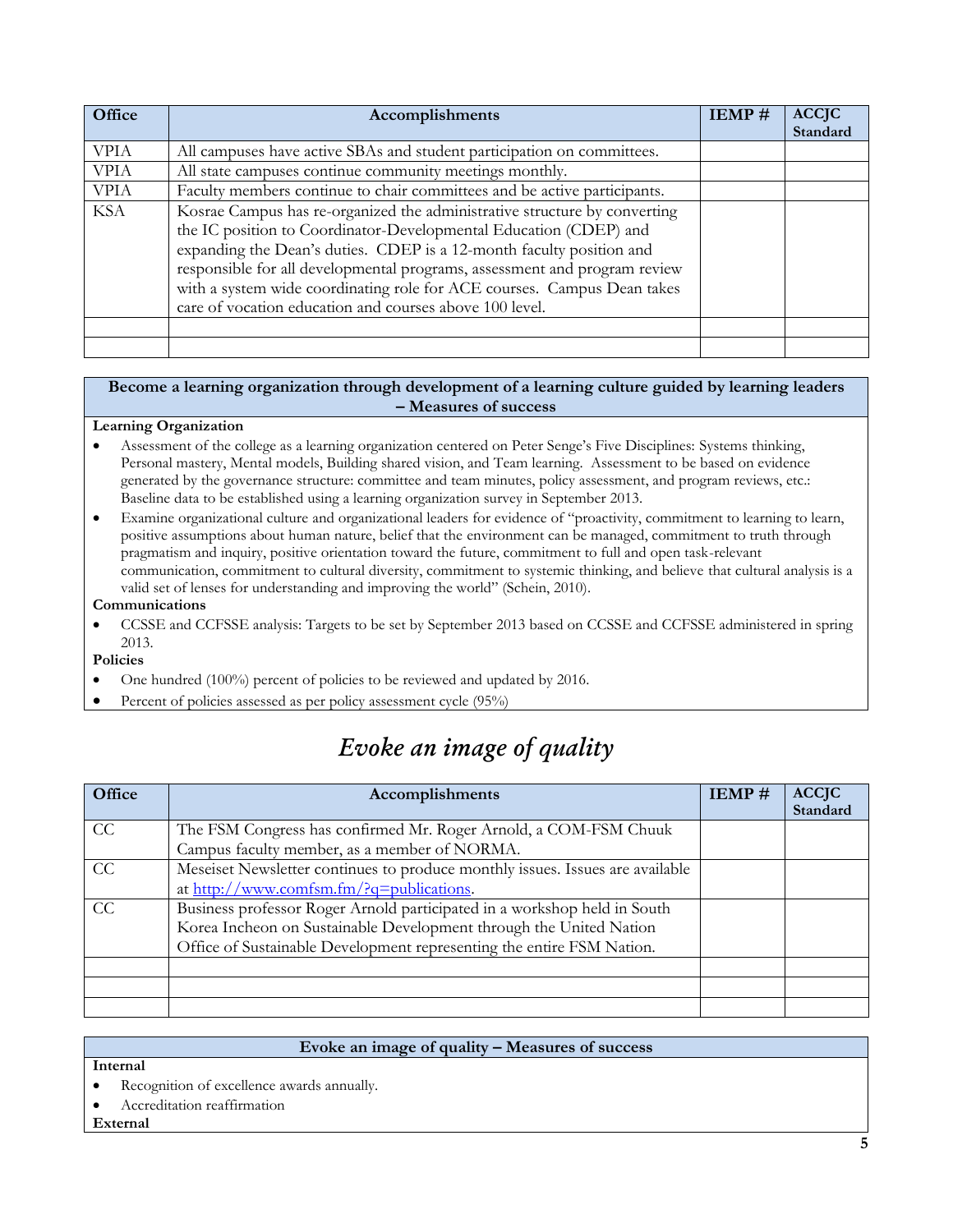- Alumni and employer survey: Surveys to be revised based on strategic plan and administered in fall 2013 to set baseline data.
- Survey of FSM political and traditional leadership on perceptions of the college: Baseline data to be set fall 2013.

# *Department Response to Self-Identified Issues: Planning Agendas*

| Office | Planning Agenda Item                                                                                                                                                                                                                                                                                                                                                                                                                                                                                                                                                                                                                                                                                                                                                                          | <b>ACCJC</b>                               | <b>Work Completed &amp; Evidence</b> |
|--------|-----------------------------------------------------------------------------------------------------------------------------------------------------------------------------------------------------------------------------------------------------------------------------------------------------------------------------------------------------------------------------------------------------------------------------------------------------------------------------------------------------------------------------------------------------------------------------------------------------------------------------------------------------------------------------------------------------------------------------------------------------------------------------------------------|--------------------------------------------|--------------------------------------|
|        |                                                                                                                                                                                                                                                                                                                                                                                                                                                                                                                                                                                                                                                                                                                                                                                               |                                            |                                      |
| IA     | The college will improve its ability to<br>demonstrate that all instructional<br>programs meet the mission of the college<br>and needs of the students by:<br>Including surveys or questions<br>of student engagement in the<br>overall student satisfaction<br>survey to help identify<br>appropriate instructional<br>strategies.<br>Having the curriculum<br>committee conduct semester<br>review and evaluation of<br>effective instructional strategies<br>and by a) providing an annual<br>update of the IAP Handbook<br>with appropriate instructional<br>strategies and b) providing<br>training during the annual staff<br>development day and in other<br>venues.<br>Evaluation of the program<br>review and assessment<br>recommendations by the<br>Curriculum Committee to ensure | Standard<br>IIA1a-c<br>$(1 \text{ of } 1)$ |                                      |
|        | appropriate implementation for<br>positive impact on student<br>learning.                                                                                                                                                                                                                                                                                                                                                                                                                                                                                                                                                                                                                                                                                                                     |                                            |                                      |
| IA     | As per the Policy on Continuous<br>Improvement Cycle, the policies and<br>procedures for the design, approval,<br>administering, delivery, and evaluation of<br>courses and programs will be evaluated.                                                                                                                                                                                                                                                                                                                                                                                                                                                                                                                                                                                       | IIA $2a(1)$<br>of 1)                       |                                      |
| IA     | The college will improve its tracking of<br>the current competency levels required of<br>its graduates by:<br>Developing processes and<br>procedures for the use of                                                                                                                                                                                                                                                                                                                                                                                                                                                                                                                                                                                                                           | IIA2b(1)<br>of 1)                          |                                      |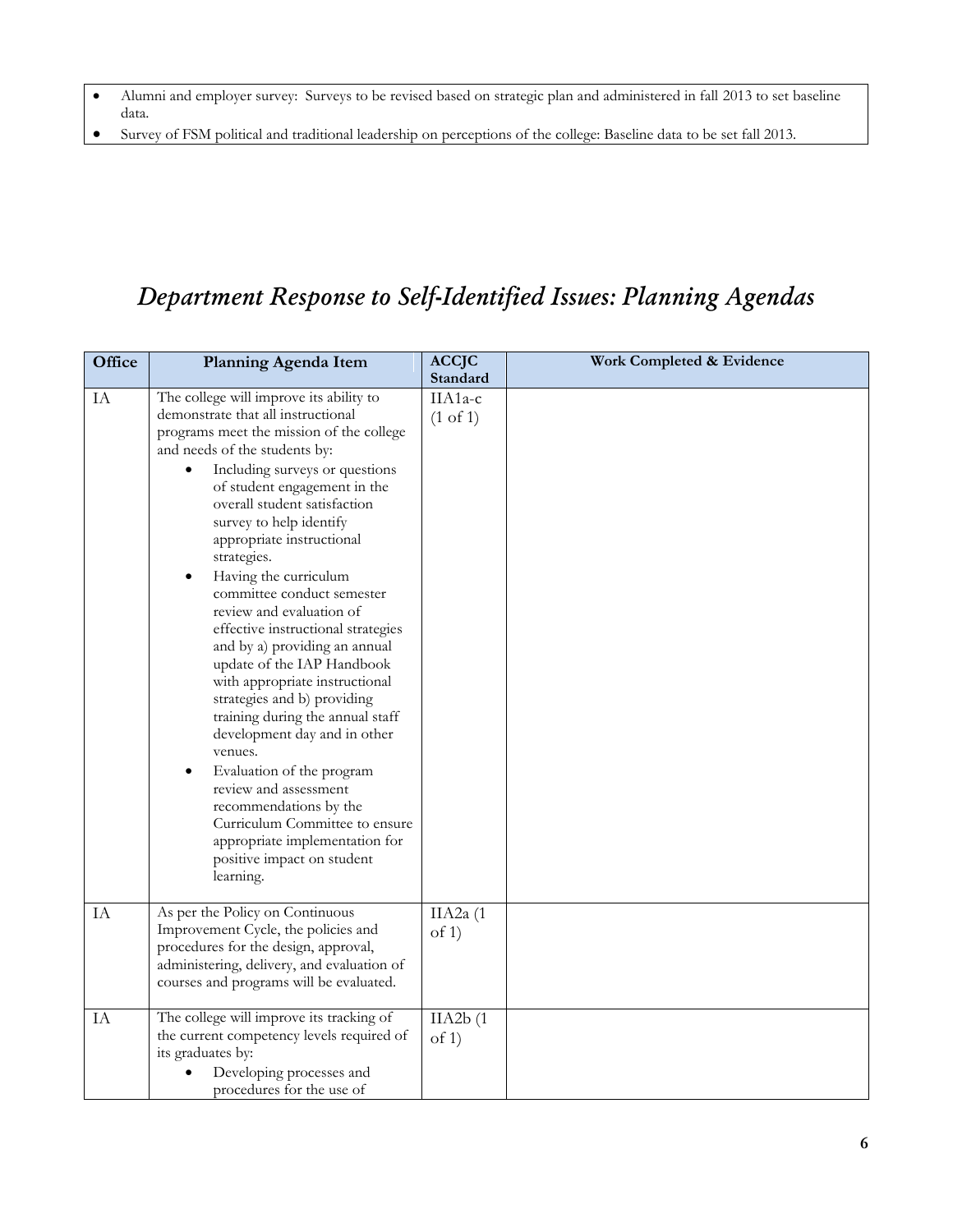| Office | <b>Planning Agenda Item</b>                                                                                                                                                                                                                                                                                                                                                                                                                              | <b>ACCJC</b><br><b>Standard</b>  | Work Completed & Evidence |
|--------|----------------------------------------------------------------------------------------------------------------------------------------------------------------------------------------------------------------------------------------------------------------------------------------------------------------------------------------------------------------------------------------------------------------------------------------------------------|----------------------------------|---------------------------|
|        | advisory committees and their<br>evaluation.<br>Improving the dissemination of<br>research findings and<br>information from employer<br>surveys.<br>Using other modes of obtaining<br>information on current and<br>future competency requirements.                                                                                                                                                                                                      |                                  |                           |
| IA     | The college will develop a prioritized<br>listing of programs and course outlines for<br>review that includes the sequencing of<br>reviews and identification of responsible<br>authors.                                                                                                                                                                                                                                                                 | IIA2c(1)<br>of $1)$              |                           |
| IA     | The college will formalize its review,<br>discussion, and dialogue on delivery<br>modes and teaching methodologies<br>through formal discussion sessions each<br>semester by the Curriculum Committee<br>based on a compilation of classroom<br>observations and a review of program<br>assessment reports, and by holding<br>sessions on best practices in instructional<br>methods to be provided by each campus<br>at the annual President's Retreat. | IIA2d(1)<br>of $1)$              |                           |
| IA     | The college will look at mechanisms for<br>automation of its course and program<br>assessment, and program review system.<br>The college web site will provide access to<br>institutional, program, and course level<br>student learning outcomes and assessment<br>reports and program reviews.                                                                                                                                                         | $IIA2e-f(1)$<br>of $1)$          |                           |
| IA     | As the college works at continually<br>improving its assessment system, it is<br>looking for ways to enhance its<br>understanding of student academic<br>strengths and weaknesses related to<br>student learning outcomes. A major part<br>of the planning agenda is to renegotiate<br>existing articulation agreements and<br>expand articulation agreements to<br>additional schools which [sic] are<br>receiving our transfer students.               | $IIA2g-I$<br>$(1 \text{ of } 1)$ |                           |
| IA     | At the current stage of development, the<br>revised general education program is<br>being implemented with an ongoing<br>assessment plan. The results of the<br>assessment for courses and program [sic]<br>will drive future improvements.                                                                                                                                                                                                              | IIA3a-c<br>$(1 \text{ of } 1)$   |                           |
| IA     | The college will continue to monitor the<br>college's policy on degree programs and                                                                                                                                                                                                                                                                                                                                                                      | IIA4(1)<br>of 1)                 |                           |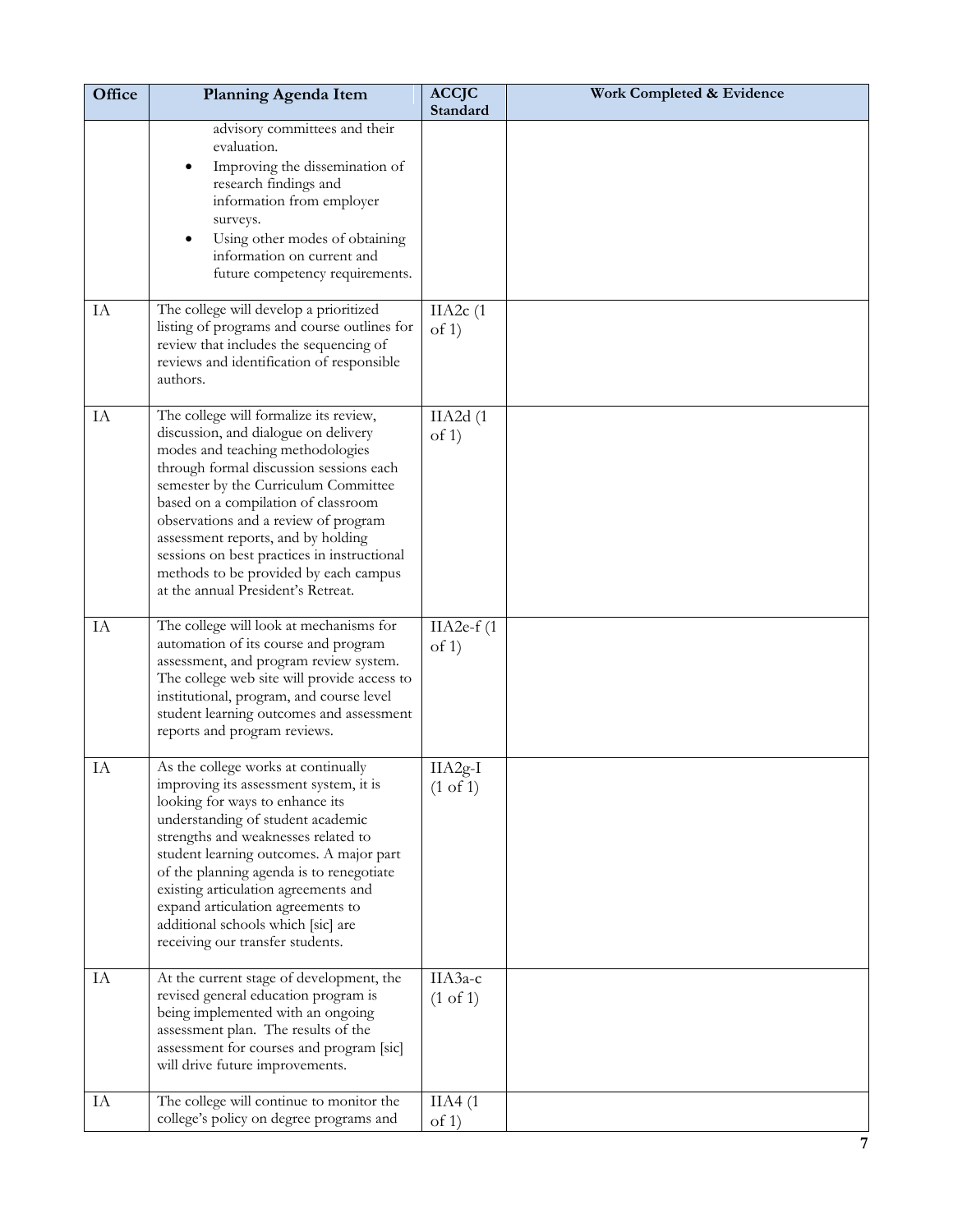| Office | Planning Agenda Item                                                                                                                                                                                                                                                                                                                                                                                                                                                                                                                     | <b>ACCJC</b><br>Standard | Work Completed & Evidence |
|--------|------------------------------------------------------------------------------------------------------------------------------------------------------------------------------------------------------------------------------------------------------------------------------------------------------------------------------------------------------------------------------------------------------------------------------------------------------------------------------------------------------------------------------------------|--------------------------|---------------------------|
|        | graduation requirements to ensure that all<br>new degree programs meet the<br>requirements of this policy.                                                                                                                                                                                                                                                                                                                                                                                                                               |                          |                           |
| IA     | The Division of Vocational Education<br>will continue to work with the Vocational<br>Training Coordinator under the VPIA's<br>office to seek funding assistance from<br>OMIP to acquire needed professional<br>development training programs for its<br>faculty members. This will help to ensure<br>that the quality of training courses<br>produce graduates who are able to<br>demonstrate technical and professional<br>competencies that meet employment<br>standards and are prepared for external<br>licensure and certification. | IIA5(1)<br>of $4$ )      |                           |
| IA     | The Division of Vocational Education at<br>Pohnpei Campus will continue its efforts<br>to work with its advisory council and<br>other program stakeholders in reviewing<br>program review recommendations to<br>ensure recommendations are meeting the<br>needs of the workforce and stakeholders<br>prior to forwarding all recommendations<br>to the Assessment Committee and the<br>Curriculum Committee for review and<br>recommendation to the college board.                                                                       | IIA5(2)<br>of $4$ )      |                           |
| IA     | The division of vocational education will<br>work with the Curriculum Committee to<br>modify programs to increase more on-the-<br>job training components.                                                                                                                                                                                                                                                                                                                                                                               | IIA5(3)<br>of $4$ )      |                           |
| IA     | Strengthen the implementation of FSM<br>National technical skills<br>testing/certification.<br>The Division will continue to<br>work with the FSM National<br>DOE or T3 to improve or<br>strengthen the Nation's<br>technical/vocational skills testing<br>and certification body.                                                                                                                                                                                                                                                       | IIA5(4)<br>of $4$ )      |                           |
| IA     | Secure funding for industry certification.                                                                                                                                                                                                                                                                                                                                                                                                                                                                                               | IIA5(1)<br>of 3)         |                           |
| IA     | Modify programs/courses to increase on-<br>the-job training (OJT).                                                                                                                                                                                                                                                                                                                                                                                                                                                                       | IIA5(2)<br>of $3)$       |                           |
| IA     | Strengthen the implementation of FSM<br>National technical skills<br>testing/certification.                                                                                                                                                                                                                                                                                                                                                                                                                                              | IIA5 $(3)$<br>of $3)$    |                           |
| IA     | The college president in his FY 2011<br>performance budget established outcomes<br>to renew, update and/or review current                                                                                                                                                                                                                                                                                                                                                                                                                | ПА6а (1<br>of 1)         |                           |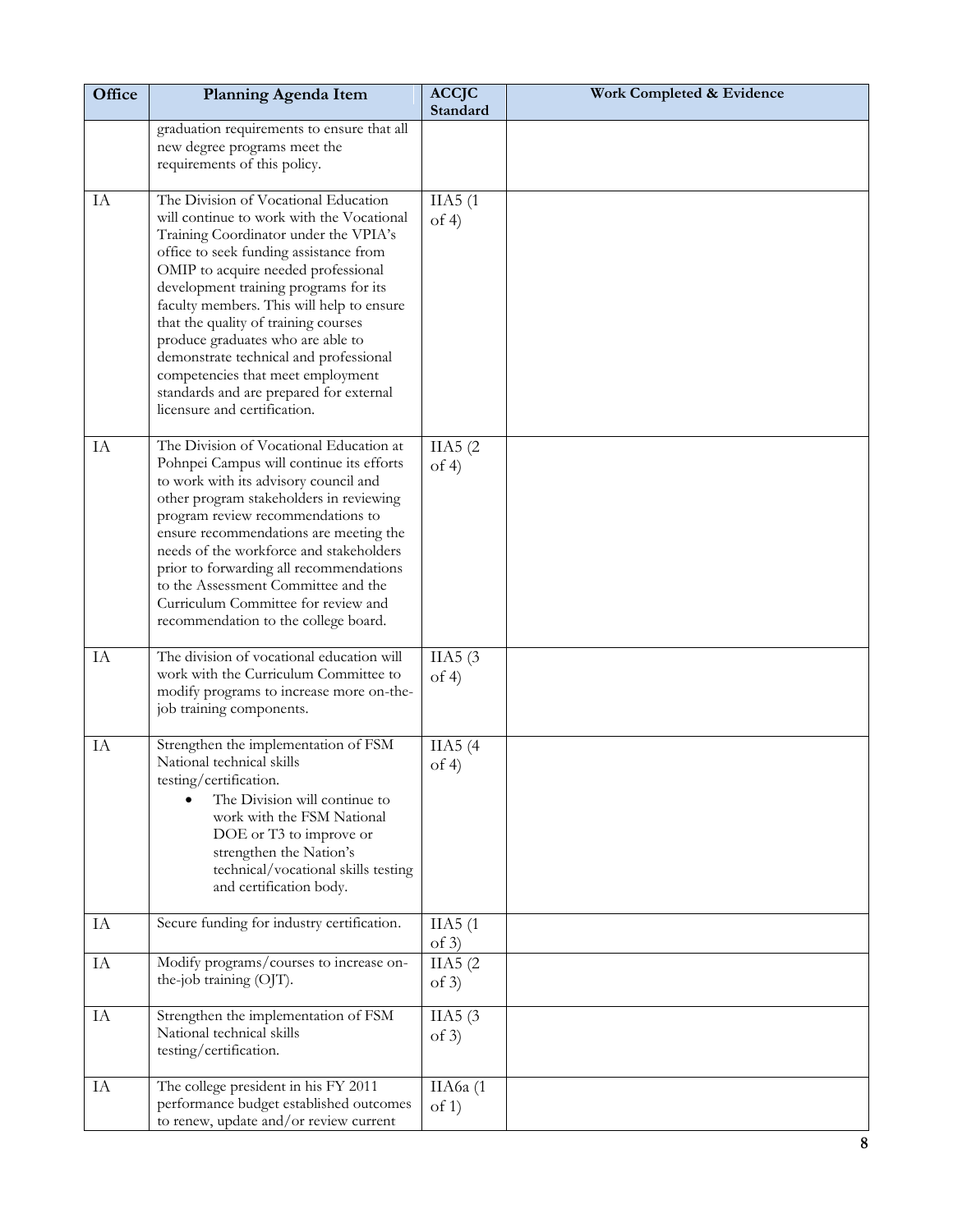| Office | Planning Agenda Item                                                                                                                                                                                                                                                                                                                                                                                                                                                                                                                                  | <b>ACCJC</b><br>Standard | Work Completed & Evidence |
|--------|-------------------------------------------------------------------------------------------------------------------------------------------------------------------------------------------------------------------------------------------------------------------------------------------------------------------------------------------------------------------------------------------------------------------------------------------------------------------------------------------------------------------------------------------------------|--------------------------|---------------------------|
|        | articulation agreements at the college and<br>develop at least one new articulation<br>agreement each year for the next three<br>years.                                                                                                                                                                                                                                                                                                                                                                                                               |                          |                           |
| IA     | The college is currently conducting both a<br>project to streamline programs and<br>services at the college to meet changing<br>enrollment and economic conditions as<br>well as developing an academic master<br>plan. Which programs and services to<br>maintain eliminate or significantly change<br>is considered in both activities. The<br>college will adhere to the processes and<br>procedures established in its Curriculum<br>Handbook for programs that will be<br>eliminated or significantly changed to<br>minimize impact on students. | IIA6b(1)<br>of 1)        |                           |
| IA     | The college is currently developing an<br>academic master plan. Once the plan is<br>completed, a review will be conducted of<br>all academic program missions, program<br>goals, and student learning outcomes to<br>ensure consistency and integrity in its<br>publications.                                                                                                                                                                                                                                                                         | IIA6c(1<br>of 1)         |                           |
| IA     | The college through its DAP and ICs, will<br>continue to monitor the faculty<br>evaluations for ratings on<br>"professionalism" to ensure that the<br>college's code of ethics is being followed.<br>Reviews of student rating of faculty will<br>also be monitored to ensure that the code<br>of ethics is maintained.                                                                                                                                                                                                                               | IIA7a (1<br>of 1)        |                           |
| IA     | The college will maintain its review of<br>academic honesty requirements of<br>students through first day of class review<br>of academic honesty in course syllabi and<br>monitoring of disciplinary committee<br>actions related to academic honesty. A<br>change in the levels of referrals and<br>suspension by the disciplinary committee<br>related to academic honesty will result in<br>development of an intervention plan.                                                                                                                   | IIA7b(1)<br>of 1)        |                           |
| IA     | Supplemental training will be provided to<br>improve the quality and identification of<br>SMARTer outcomes/objectives/strategies<br>and to aid in the identification of<br>appropriate measures for improvement<br>and assessment plans and reports, with an<br>emphasis on linkages to performance<br>budget development.                                                                                                                                                                                                                            | $IIB1$ (1 of<br>2)       |                           |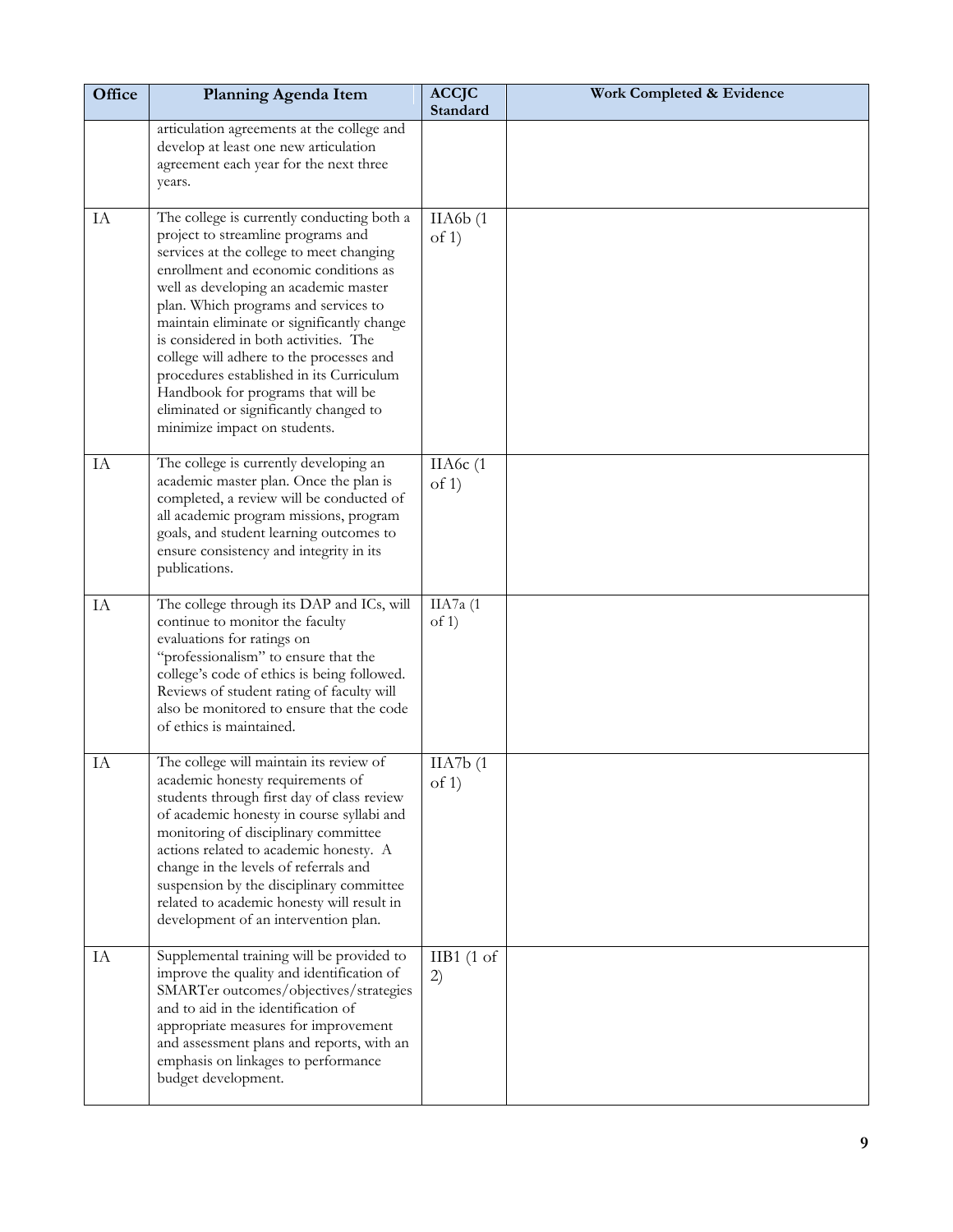| Office     | Planning Agenda Item                                                                                                                                                                                                                                                                                                                                                                                                                                                                                                                                                                                                                                                                                                                                                                                                         | <b>ACCJC</b><br>Standard    | Work Completed & Evidence                                                                                                                                                                                                                                                                                                        |
|------------|------------------------------------------------------------------------------------------------------------------------------------------------------------------------------------------------------------------------------------------------------------------------------------------------------------------------------------------------------------------------------------------------------------------------------------------------------------------------------------------------------------------------------------------------------------------------------------------------------------------------------------------------------------------------------------------------------------------------------------------------------------------------------------------------------------------------------|-----------------------------|----------------------------------------------------------------------------------------------------------------------------------------------------------------------------------------------------------------------------------------------------------------------------------------------------------------------------------|
| IA         | Training will be provided in the<br>establishment of unique cohorts (tracking<br>SSSP students, internal transfers from<br>state sites, impact of tutoring services,<br>etc.) in the SIS to allow tracking of impact<br>of student services programs and services<br>on student learning.                                                                                                                                                                                                                                                                                                                                                                                                                                                                                                                                    | IIB1 $(2 \text{ of }$<br>2) |                                                                                                                                                                                                                                                                                                                                  |
| IA         | The college will undertake training in the<br>SIS for all academic advisors to ensure<br>familiarity with the program and with the<br>use of features that will allow them to<br>provide appropriate guidance to students<br>during their college career.                                                                                                                                                                                                                                                                                                                                                                                                                                                                                                                                                                    | IIB $3c(1)$<br>of 2)        |                                                                                                                                                                                                                                                                                                                                  |
| IA         | Surveys will be conducted in spring 2010<br>for academic advisors and a random set of<br>students on advising practices and impact<br>of the SIS, in order to improve academic<br>advising of students.                                                                                                                                                                                                                                                                                                                                                                                                                                                                                                                                                                                                                      | IIB3 $c(2)$<br>of 2)        |                                                                                                                                                                                                                                                                                                                                  |
| IA         | The college must develop and deliver<br>language courses in, at least, the four<br>major state languages. Students should be<br>encouraged to learn, at least, one FSM<br>language in addition to their first language<br>to promote the appreciation and<br>understanding of the different languages<br>and cultures in the FSM and to provide a<br>basis for understanding and appreciating<br>diversity on an international level.                                                                                                                                                                                                                                                                                                                                                                                        | IIB3d (2<br>of 2)           | The college had been unable to document the<br>genesis or ownership of this item. Likely this<br>evolved around delivering on the "uniquely<br>Micronesian" component of the mission statement.<br>However, please be sure this is addressed by IA and<br>CAC and the<br>results/recommendations/conclusions documented<br>here. |
| <b>LRC</b> | Critical elements for improvement of<br>selecting and maintaining learning<br>resources materials and equipment are:<br>Development and<br>implementation of a formal<br>purchase plan that includes<br>proactive solicitation of learning<br>resources material and<br>equipment and a replacement<br>plan for existing materials and<br>equipment and a replacement<br>plan for existing materials and<br>equipment that meets students'<br>learning needs. Special attention<br>will be placed on broader<br>solicitation for items through the<br>college's governance structure<br>standing committees.<br>Development and<br>implementation of an<br>improvement plan for increasing<br>the availability of credentialed<br>librarians to provide training in<br>and improvement of the<br>selection of materials that | $\text{IIC1a}$ (1<br>of 1)  |                                                                                                                                                                                                                                                                                                                                  |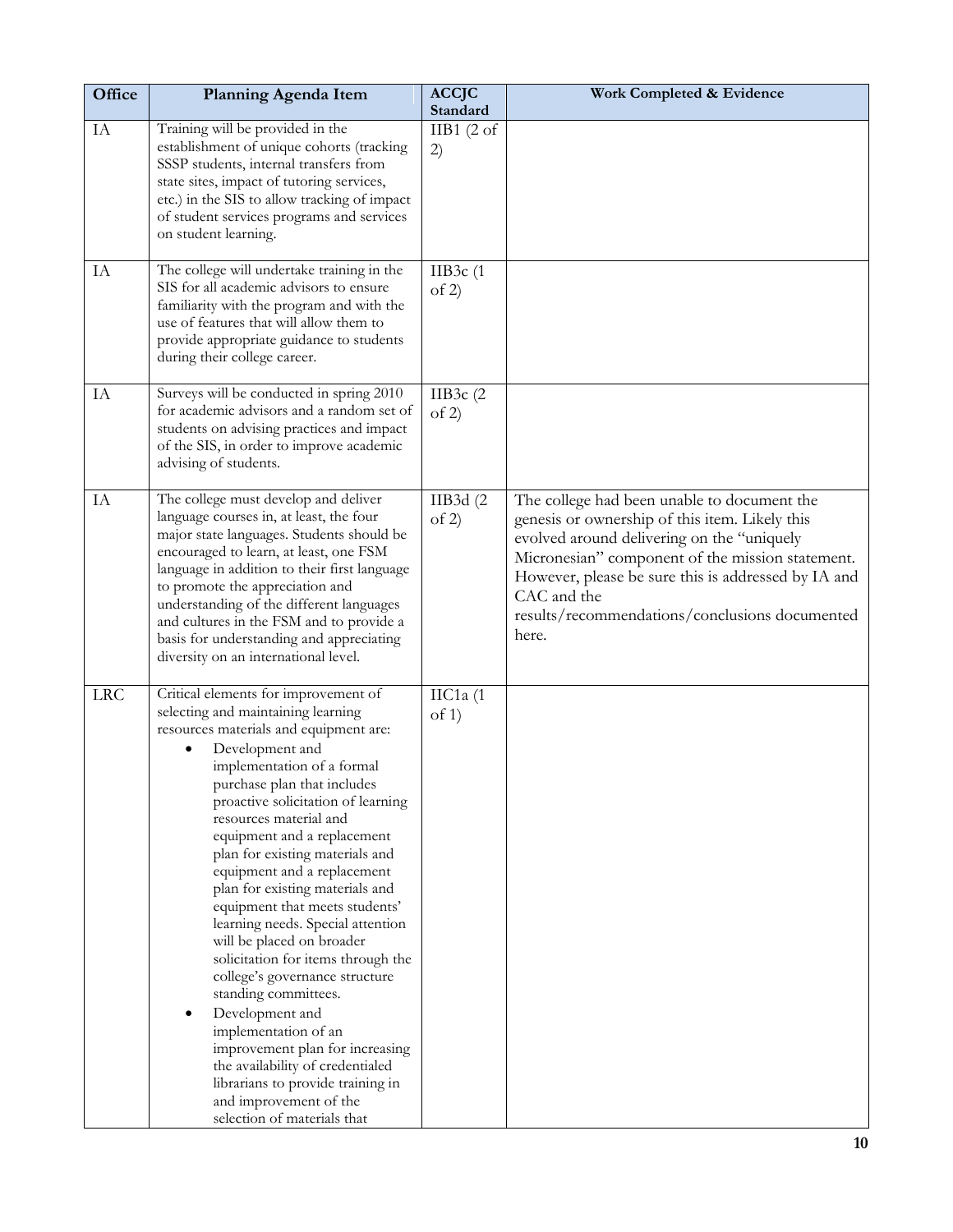| Office     | Planning Agenda Item                                                                                                                                                                                                                                                                                                                                   | <b>ACCJC</b><br>Standard      | <b>Work Completed &amp; Evidence</b> |
|------------|--------------------------------------------------------------------------------------------------------------------------------------------------------------------------------------------------------------------------------------------------------------------------------------------------------------------------------------------------------|-------------------------------|--------------------------------------|
|            | support the college's mission<br>and enhances student learning.<br>Replace Follet software currently<br>used at LRCs with software that<br>improves reporting and record<br>keeping components.                                                                                                                                                        |                               |                                      |
| LRC        | Develop a structured information literacy<br>training program based on pre post<br>testing of entering, current, and existing<br>student' competencies through web, local<br>server based and print tutorial programs.                                                                                                                                 | $\text{IIC1b}$ $(1)$<br>of 1) |                                      |
| <b>LRC</b> | Expanding the digital collection of<br>learning materials, including Trust<br>Territory of the Pacific Islands (TTPI)<br>collections and additional Pacific<br>collection materials, will assist the college<br>in meeting its mission by providing better<br>access to previously unavailable materials<br>related to history and culture of the FSM. | $\text{IIC1c}$ (1<br>of 1)    |                                      |
| <b>LRC</b> | The college will acquire, install, and<br>maintain security gates at LRC sites.                                                                                                                                                                                                                                                                        | $\text{IIC1d (1)}$<br>of 1)   |                                      |
| LRC        | The college will expand its interlibrary<br>loan program with regional institutions<br>with a focus on Pacific Postsecondary<br>Education Council (PPEC) institutions.                                                                                                                                                                                 | IIC1e (1<br>of 1)             |                                      |
| <b>LRC</b> | To improve implementation of the<br>program assessment at each LRC site:<br>Provide training to LRC's in<br>program planning and<br>assessment.<br>Provide either fact-to-face or<br>electronic meetings to discuss<br>improvement plans and<br>implementation of improvement<br>activities.                                                           | $\text{IIC2}$ (1 of<br>1)     |                                      |
| <b>LRC</b> |                                                                                                                                                                                                                                                                                                                                                        |                               |                                      |
| LRC        |                                                                                                                                                                                                                                                                                                                                                        |                               |                                      |